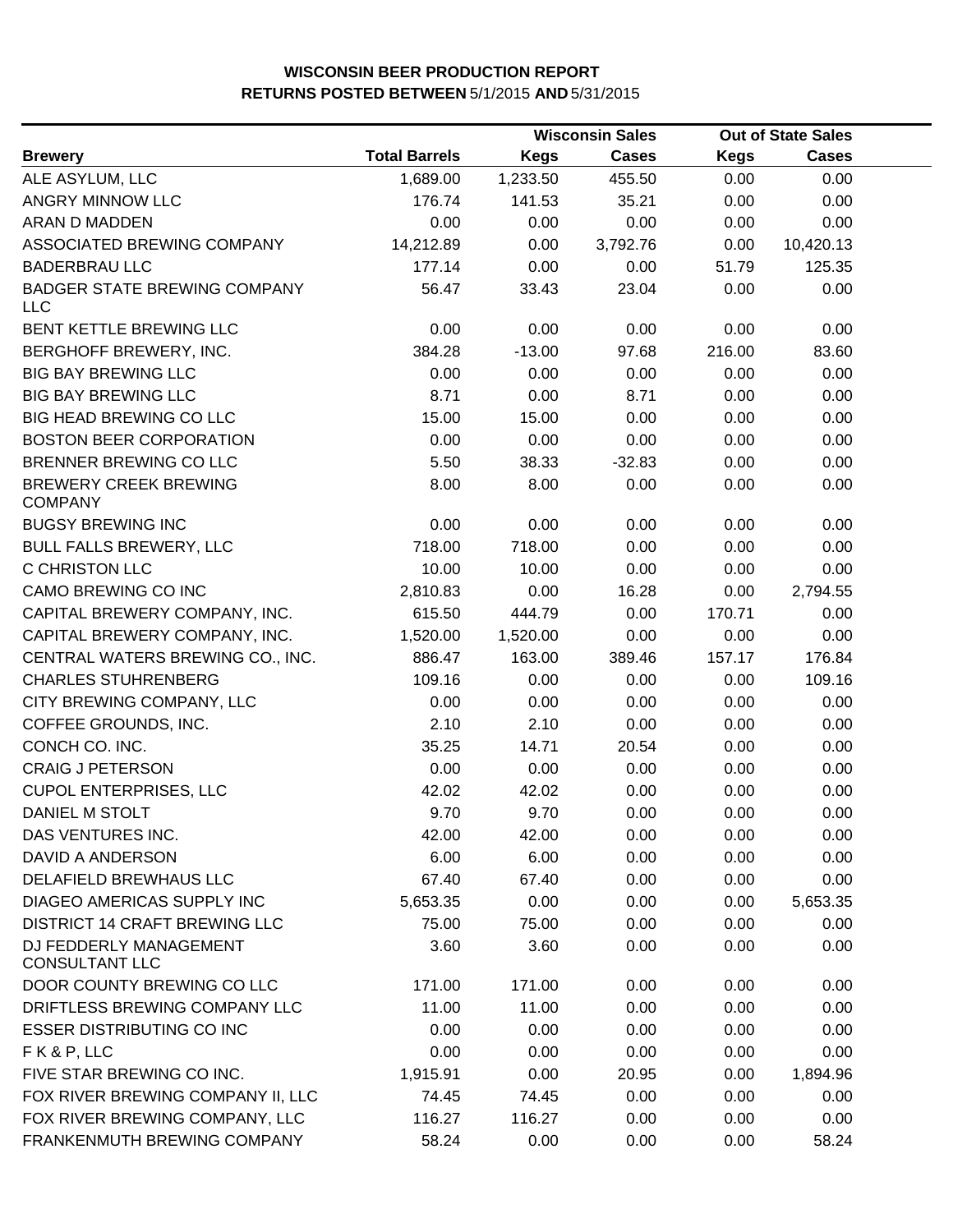|                                                         |                      |             | <b>Wisconsin Sales</b> |             | <b>Out of State Sales</b> |  |
|---------------------------------------------------------|----------------------|-------------|------------------------|-------------|---------------------------|--|
| <b>Brewery</b>                                          | <b>Total Barrels</b> | <b>Kegs</b> | <b>Cases</b>           | <b>Kegs</b> | <b>Cases</b>              |  |
| <b>FRESAR INC</b>                                       | 2.10                 | 2.10        | 0.00                   | 0.00        | 0.00                      |  |
| <b>FULTON LLC</b>                                       | 0.00                 | 0.00        | 0.00                   | 0.00        | 0.00                      |  |
| GD 2 LLC                                                | 73.29                | 73.29       | 0.00                   | 0.00        | 0.00                      |  |
| GD3 LLC                                                 | 239.15               | 239.15      | 0.00                   | 0.00        | 0.00                      |  |
| GD4, LLC                                                | 77.00                | 77.00       | 0.00                   | 0.00        | 0.00                      |  |
| GJS SALES, INC.                                         | 46.39                | 35.50       | 10.89                  | 0.00        | 0.00                      |  |
| GJS SALES, INC.                                         | 0.00                 | 0.00        | 0.00                   | 0.00        | 0.00                      |  |
| <b>GRANITE CITY RESTAURANT</b><br><b>OPERATIONS INC</b> | 42.87                | 42.87       | 0.00                   | 0.00        | 0.00                      |  |
| <b>GRANT PAULY</b>                                      | 280.19               | 113.23      | 109.35                 | 45.42       | 12.19                     |  |
| <b>GRAY BREWING CO.</b>                                 | 210.68               | 86.83       | 93.15                  | 4.50        | 26.20                     |  |
| <b>GREEN BAY BREWING COMPANY</b>                        | 303.48               | 105.73      | 140.40                 | 35.33       | 22.02                     |  |
| <b>GREENVIEW BREWING LLC</b>                            | 2.70                 | 0.77        | 1.93                   | 0.00        | 0.00                      |  |
| <b>GREGORY A HARRIS</b>                                 | 0.00                 | 0.00        | 0.00                   | 0.00        | 0.00                      |  |
| <b>GREGORY S HARDMAN</b>                                | 0.00                 | 0.00        | 0.00                   | 0.00        | 0.00                      |  |
| <b>GUY R LILJA</b>                                      | 0.00                 | 0.00        | 0.00                   | 0.00        | 0.00                      |  |
| <b>GWBC LLC</b>                                         | 0.00                 | 0.00        | 0.00                   | 0.00        | 0.00                      |  |
| HORNELL BREWING CO INC                                  | 10,468.27            | 0.00        | 0.00                   | 0.00        | 10,468.27                 |  |
| HORNY GOAT BREWING CO.                                  | 35.00                | 35.00       | 0.00                   | 0.00        | 0.00                      |  |
| <b>JAMES M KENNEDY</b>                                  | 6.36                 | 6.36        | 0.00                   | 0.00        | 0.00                      |  |
| <b>JEAN M LANE</b>                                      | 18.22                | 18.22       | 0.00                   | 0.00        | 0.00                      |  |
| <b>JOHN JAGEMANN</b>                                    | 32.00                | 32.00       | 0.00                   | 0.00        | 0.00                      |  |
| KARBEN4 BREWING LLC                                     | 588.29               | 294.85      | 293.44                 | 0.00        | 0.00                      |  |
| KATCHEVER & CO LLC                                      | 325.27               | 173.50      | 151.77                 | 0.00        | 0.00                      |  |
| <b>KUL BREWING LLC</b>                                  | 840.92               | 3.50        | 837.42                 | 0.00        | 0.00                      |  |
| LAKEFRONT BREWERY, INC.                                 | 4,292.64             | 1,462.88    | 1,925.31               | 229.25      | 675.20                    |  |
| LAKEWALK BREWERY AND CAFE<br><b>COMPANY</b>             | 37.50                | 37.50       | 0.00                   | 0.00        | 0.00                      |  |
| LAZY MONK BREWING LLC                                   | 36.66                | 20.61       | 16.05                  | 0.00        | 0.00                      |  |
| LEACH GOLF PROPERTIES, INC.                             | 0.81                 | 0.81        | 0.00                   | 0.00        | 0.00                      |  |
| LEE BURGESS                                             | 0.00                 | 0.00        | 0.00                   | 0.00        | 0.00                      |  |
| <b>LESLIE ERB</b>                                       | 3.00                 | 3.00        | 0.00                   | 0.00        | 0.00                      |  |
| <b>LEVI FUNK</b>                                        | 0.00                 | 0.00        | 0.00                   | 0.00        | 0.00                      |  |
| LHM BREWPUB, LLC                                        | 19.64                | 19.64       | 0.00                   | 0.00        | 0.00                      |  |
| LUCETTE BREWING COMPANY LLC                             | 141.66               | 58.50       | 47.90                  | 19.00       | 16.26                     |  |
| MARK ANTHONY BREWING INC                                | 57,587.46            | 0.00        | 8,604.72               | 0.00        | 48,982.74                 |  |
| <b>MATTHEW J GEARY</b>                                  | 20.30                | 19.77       | 0.53                   | 0.00        | 0.00                      |  |
| MELANIE BREWERY CO INC                                  | 0.00                 | 0.00        | 0.00                   | 0.00        | 0.00                      |  |
| MILWAUKEE BREWING COMPANY                               | 72.50                | 72.50       | 0.00                   | 0.00        | 0.00                      |  |
| MILWAUKEE BREWING COMPANY                               | 893.77               | 334.31      | 406.78                 | 16.00       | 136.68                    |  |
| MILWAUKEE PREMIUM BREWING CO<br><b>LLC</b>              | 1,943.45             | 7.50        | 645.65                 | 36.00       | 1,254.30                  |  |
| MINOCQUA BREWING CO INC                                 | 21.75                | 21.75       | 0.00                   | 0.00        | 0.00                      |  |
| MOBCRAFT BEER LLC                                       | 55.76                | 16.34       | 37.54                  | 0.00        | 1.88                      |  |
| MOOSEJAW PIZZA & BREWING CO LLC                         | 120.30               | 120.30      | 0.00                   | 0.00        | 0.00                      |  |
| MOUNTAIN CREST SRL LLC                                  | 11,961.76            | 17.75       | 1,255.48               | 71.50       | 10,617.03                 |  |
| MUSTANG BREWING COMPANY, LLC                            | 0.00                 | 0.00        | 0.00                   | 0.00        | 0.00                      |  |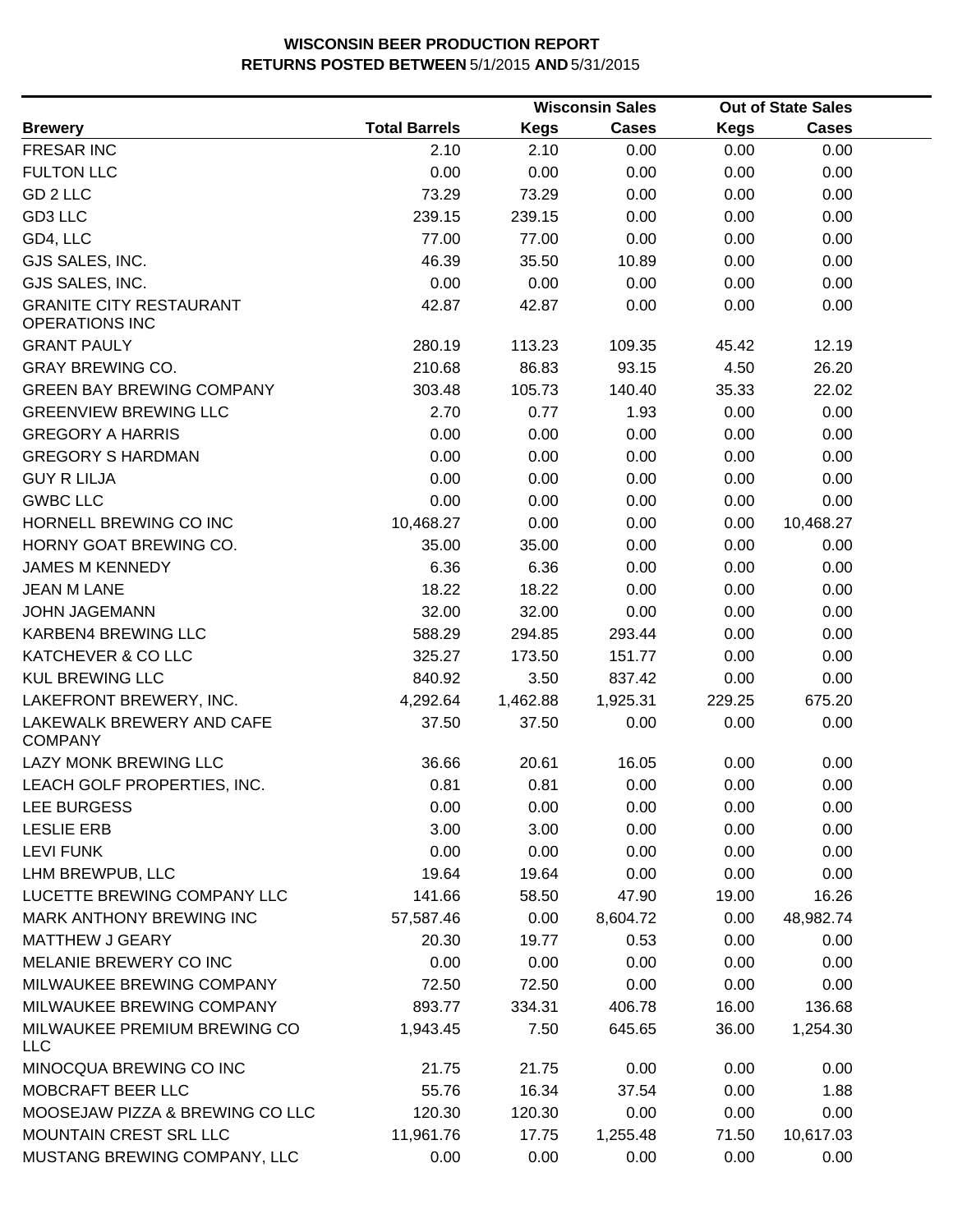|                                           |                      |             | <b>Wisconsin Sales</b> |             | <b>Out of State Sales</b> |  |
|-------------------------------------------|----------------------|-------------|------------------------|-------------|---------------------------|--|
| <b>Brewery</b>                            | <b>Total Barrels</b> | <b>Kegs</b> | <b>Cases</b>           | <b>Kegs</b> | <b>Cases</b>              |  |
| NEW GLARUS BREWING COMPANY                | 14,661.47            | 4,772.50    | 9,888.97               | 0.00        | 0.00                      |  |
| NEW GLARUS BREWING COMPANY                | 272.51               | 85.25       | 187.26                 | 0.00        | 0.00                      |  |
| NEXT DOOR BREWING LLC                     | 38.17                | 38.17       | 0.00                   | 0.00        | 0.00                      |  |
| NORTHWOODS BREWING CORP LLC               | 71.50                | 71.50       | 0.00                   | 0.00        | 0.00                      |  |
| O'SO BREWING COMPANY                      | 389.86               | 162.54      | 192.68                 | 8.00        | 26.64                     |  |
| OLIPHANT BREWING LLC                      | 12.90                | 12.90       | 0.00                   | 0.00        | 0.00                      |  |
| PABST BREWING COMPANY                     | 0.00                 | 0.00        | 0.00                   | 0.00        | 0.00                      |  |
| PABST BREWING COMPANY                     | 0.00                 | 0.00        | 0.00                   | 0.00        | 0.00                      |  |
| PATRICK MC INTOSH                         | 60.22                | 45.84       | 8.67                   | 5.00        | 0.71                      |  |
| PETER H GENTRY                            | 11.00                | 11.00       | 0.00                   | 0.00        | 0.00                      |  |
| PETER PETERSON JR                         | 12.00                | 12.00       | 0.00                   | 0.00        | 0.00                      |  |
| PHUSION PROJECTS LLC                      | 28,070.92            | 0.00        | 138.85                 | 0.00        | 27,932.07                 |  |
| PIGEON RIVER BREWING LLC                  | 6.99                 | 6.99        | 0.00                   | 0.00        | 0.00                      |  |
| PITCHFORK BREWING LLC                     | 22.44                | 22.44       | 0.00                   | 0.00        | 0.00                      |  |
| PLYMOUTH BREWING COMPANY LLC              | 10.63                | 10.63       | 0.00                   | 0.00        | 0.00                      |  |
| PORT HURON BREWING COMPANY,<br><b>LLC</b> | 42.49                | 31.09       | 11.40                  | 0.00        | 0.00                      |  |
| POTOSI BREWING COMPANY                    | 0.00                 | 0.00        | 0.00                   | 0.00        | 0.00                      |  |
| POTOSI BREWING COMPANY                    | 88.20                | 88.20       | 0.00                   | 0.00        | 0.00                      |  |
| POTOSI BREWING COMPANY                    | 721.15               | 255.50      | 343.45                 | 39.00       | 83.20                     |  |
| RAIL HOUSE PROPERTIES LLC                 | 16.50                | 16.50       | 0.00                   | 0.00        | 0.00                      |  |
| RANDOLPH OSKEY                            | 8.23                 | 8.23        | 0.00                   | 0.00        | 0.00                      |  |
| RANDYS FUN HUNTERS BREWERY INC            | 6.50                 | 6.50        | 0.00                   | 0.00        | 0.00                      |  |
| RED CEDAR BREWING LLC                     | 11.60                | 11.60       | 0.00                   | 0.00        | 0.00                      |  |
| RED EYE BREWING COMPANY LLC               | 41.05                | 41.05       | 0.00                   | 0.00        | 0.00                      |  |
| REGAL BRAU BREWING COMPANY LLC            | 13,486.07            | 0.00        | 190.16                 | 0.00        | 13,295.91                 |  |
| RHINELANDER BREWING CO LLC                | 2,812.42             | 7.50        | 118.98                 | 0.00        | 2,685.94                  |  |
| ROBERT A LARSON                           | 446.49               | 115.34      | 139.70                 | 99.33       | 92.12                     |  |
| ROCKY REEF BREWING COMPANY                | 0.00                 | 0.00        | 0.00                   | 0.00        | 0.00                      |  |
| ROWLAND'S CALUMET BREWING CO.,<br>INC.    | 24.00                | 24.00       | 0.00                   | 0.00        | 0.00                      |  |
| ROWLAND'S CALUMET BREWING CO.,<br>INC.    | 15.00                | 15.00       | 0.00                   | 0.00        | 0.00                      |  |
| RUSH RIVER BREWING LLC                    | 338.23               | 54.18       | 96.87                  | 82.98       | 104.20                    |  |
| <b>RUSTIC VENTURES LLC</b>                | 12.94                | 12.94       | 0.00                   | 0.00        | 0.00                      |  |
| SAND CREEK BREWING CO LLC                 | 743.47               | 297.58      | 155.97                 | 115.91      | 174.01                    |  |
| SILVER CREEK BREWING COMPANY              | 12.75                | 12.75       | 0.00                   | 0.00        | 0.00                      |  |
| SLEEMAN BREWING COMPANY USA<br><b>INC</b> | 37,447.61            | 5,277.41    | 6,373.95               | 5,859.24    | 19,937.01                 |  |
| <b>SLOCUM LLC</b>                         | 49.90                | 49.90       | 0.00                   | 0.00        | 0.00                      |  |
| SOUTH SHORE BREWERY, INC.                 | 116.84               | 72.06       | 29.68                  | 8.50        | 6.60                      |  |
| SOUTH SHORE BREWERY, INC.                 | 0.00                 | 0.00        | 0.00                   | 0.00        | 0.00                      |  |
| SPB LLC                                   | 3,341.06             | 665.25      | 1,597.41               | 286.25      | 792.15                    |  |
| SPRECHER BREWING COMPANY, INC.            | 1,864.04             | 156.09      | 926.27                 | 95.74       | 685.94                    |  |
| STARBOARD BREWING COMPANY LLC             | 3.00                 | 3.00        | 0.00                   | 0.00        | 0.00                      |  |
| STILLMANK BREWING COMPANY                 | 83.81                | 25.75       | 58.06                  | 0.00        | 0.00                      |  |
| STONE CELLAR BREWPUB, INC.                | 239.75               | 139.51      | 100.24                 | 0.00        | 0.00                      |  |